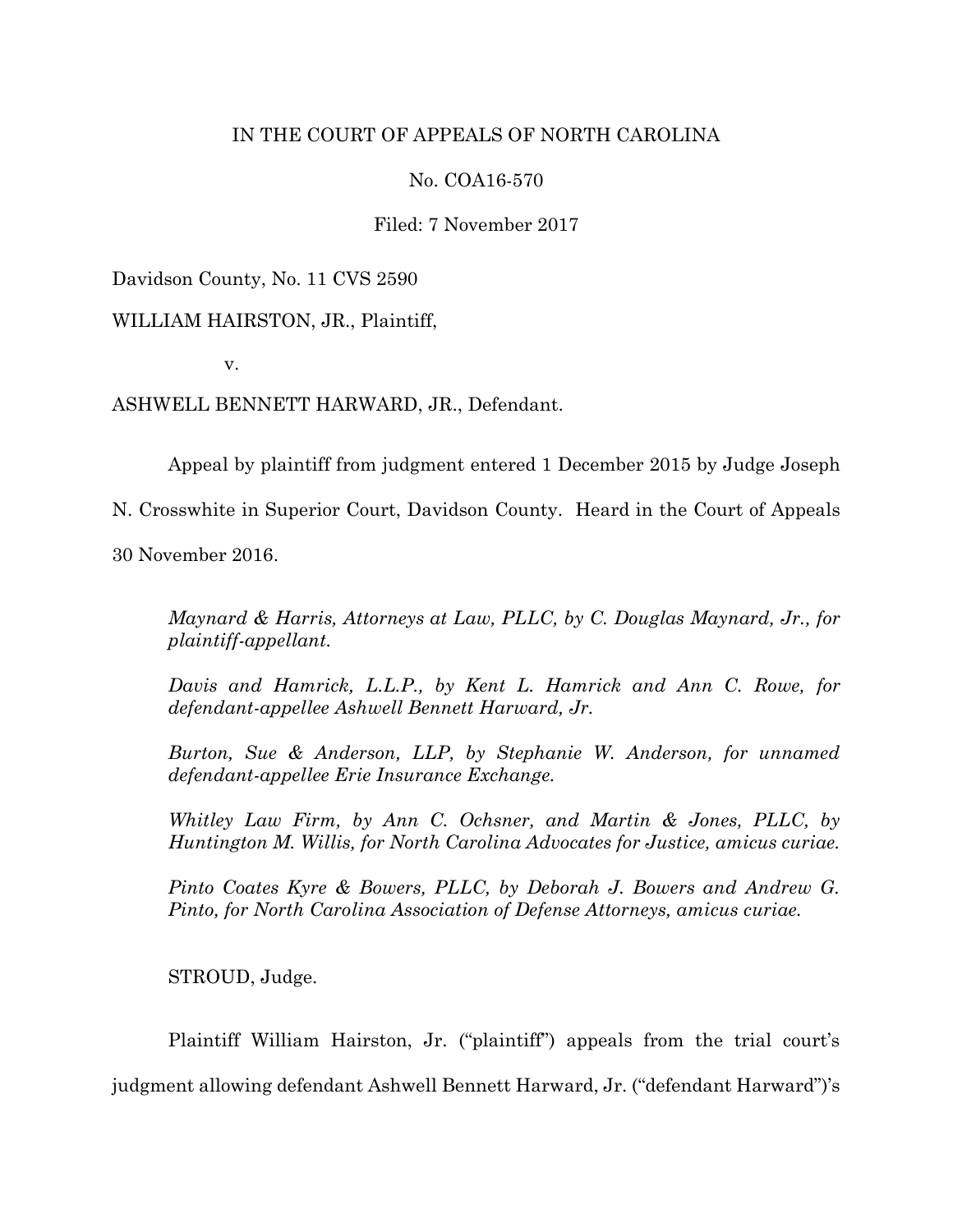#### *Opinion of the Court*

motion for credits and setoffs against the tort judgment for the money plaintiff received through its underinsured motorist ("UIM") provider, unnamed defendant Erie Insurance Exchange ("unnamed defendant Erie"). The trial court's judgment also found that unnamed defendant Erie waived its right to subrogation and had no further duty. On appeal, plaintiff argues that the trial court should not have allowed the credit and that the court abused its discretion by not permitting plaintiff to take depositions of defendant's insurance provider, State Farm, and unnamed defendant Erie representatives. We hold that the trial court did not err in allowing defendant Harward the credit against the judgment for unnamed defendant Erie's payment under the settlement agreement, since unnamed defendant Erie waived all rights to subrogation. We further hold that the trial court did not abuse its discretion by not allowing plaintiff to take the additional requested depositions.

#### **Facts**

Plaintiff filed a complaint on 27 July 2011 against defendant Harward seeking to recover for injuries plaintiff received in a car crash between plaintiff and defendant Harward. Plaintiff later amended his complaint seeking additional relief from two other defendants; those defendants were later dismissed without prejudice and are not parties to this appeal. Unnamed defendant Erie filed a notice of appearance on 17 April 2013. On 14 August 2014, a jury returned a verdict finding plaintiff was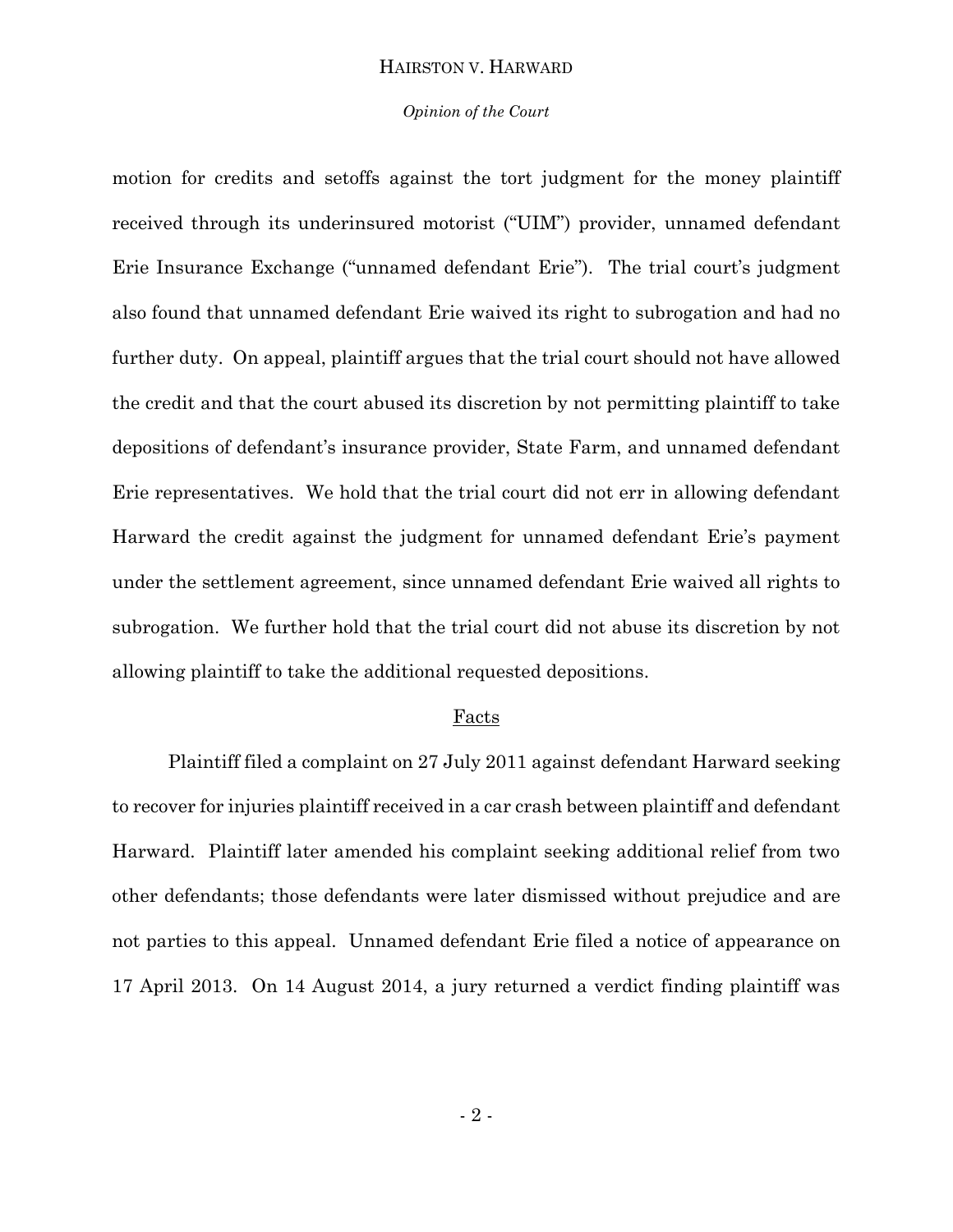#### *Opinion of the Court*

injured by defendant Harward's negligence and that he was entitled to recover \$263,000.00 for his personal injuries.

On 15 September 2014, defendant Harward moved for setoffs and credits against the trial court's judgment. The trial court entered an order on 16 October 2014 reducing the judgment to \$230,000.00 after finding that "[t]he parties agree that [defendant Harward] is entitled to setoffs or credits totaling \$33,000.00 for the reasons set out in [defendant Harward's] September 15, 2014 Motion and that said setoffs or credits should be applied so that the judgment amount will be \$230,000.00.]" The court's order noted that the parties disagreed over whether defendant Harward should receive a credit for payment plaintiff received -- following the jury verdict -- from unnamed defendant Erie, his underinsured motorist coverage ("UIM") provider.

Plaintiff filed a response to defendant's motion for setoffs and credits against the judgment on 17 September 2015. On 25 September 2015, unnamed defendant Erie's attorney filed an affidavit that included as "Exhibit 'A'" a settlement agreement between unnamed defendant Erie and plaintiff, entered on or about 3 October 2014. Under the settlement agreement, unnamed defendant Erie agreed to pay \$145,000.00 in UIM coverage under plaintiff's policy. The affidavit noted:

> Following the verdict, Erie paid the remaining balance of \$145,000.00 of its [UIM coverage] to the plaintiff in exchange for a Full and Final Release of All Claims . . ., which clearly releases Erie's right of reimbursement and

> > - 3 -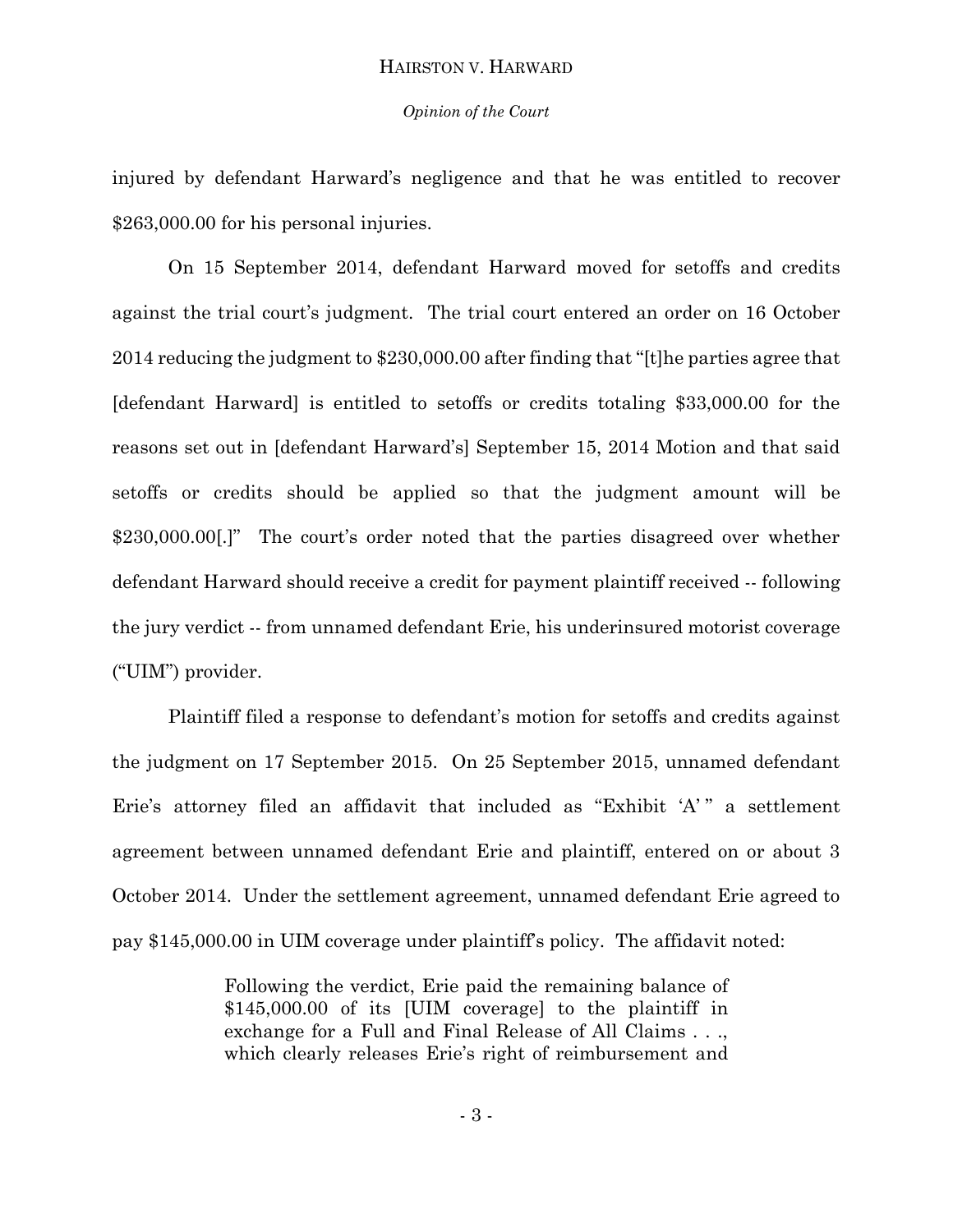*Opinion of the Court*

does not require the plaintiff to hold any amounts recovered from the defendant in trust.

A hearing was held on defendant Harward's motion on 29 October 2015, and

on 1 December 2015, the trial court entered its judgment, which contained these

findings of fact:

1. Erie, Plaintiff's underinsured motorists ("UIM") carrier, waived its subrogation rights prior to the commencement of trial.

2. On September 11, 2014 counsel for Erie mailed directly to Plaintiff's counsel Erie's check for \$145,000.00 which represented the remaining balance of Plaintiff's UIM coverage with Erie.

3. In exchange for said payment Plaintiff executed a Full and Final Release of All Claims against Erie which clearly showed that Erie waived any and all rights of reimbursement and Plaintiff was not required to hold any amounts recovered from Defendant in trust.

4. On October 9, 2014 State Farm, Defendant's liability carrier, mailed a check for \$97,000.00 to Plaintiff's counsel.

5. North Carolina courts have adopted the common law principle that a plaintiff should not be permitted a double recovery for a single injury, Baity v. Brewer, 122 N.C. App. 645, 470 S.E.2d 836 (1996); Seafare Corp. v. Trenor Corp., 88 N.C. App. 404, 363 S.E.2d 643 (1987).

6. In Wood v. Nunnery, 222 N.C. App. 303, 730 S.E.2d 222 (2012) the Court of Appeals cited the UIM statute:

In the event of payment, the underinsured motorist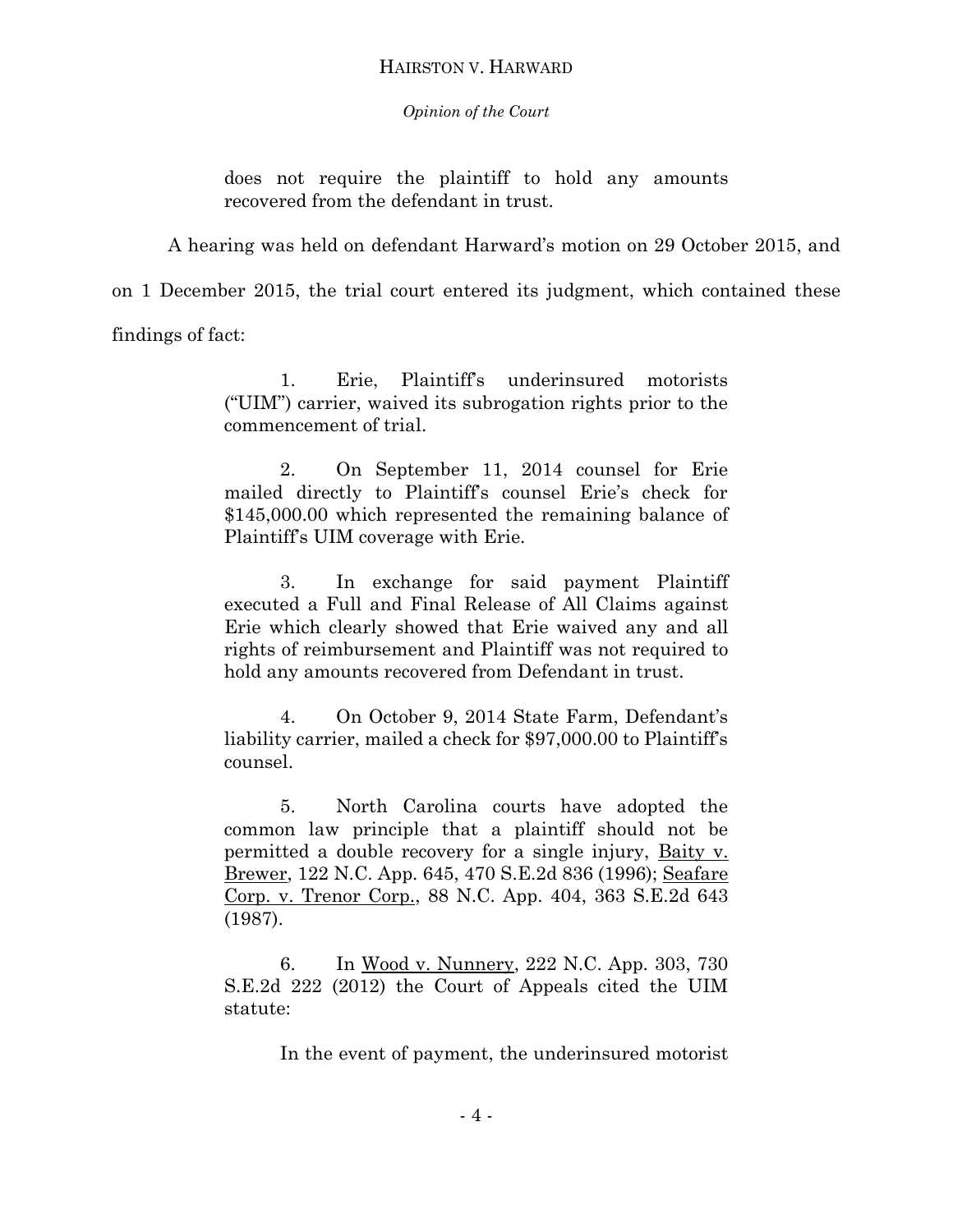## *Opinion of the Court*

insurer shall be either: (a) entitled to receive by assignment from the claimant any right or (b) subrogated to the claimant's right regarding any claim the claimant has or had against the owner, operator, or maintainer of the underinsured highway vehicle, provided that the amount of the insurer's right by subrogation or assignment shall not exceed payments made to the claimant by the insurer. N.C. Gen. Stat. § 20-279.21(b)(4) (2011). 88 N.C. App. at 307, 730 S.E.2d at 225.

7. In Wood, unlike this case, the UIM carrier paid the money to the clerk and not to the plaintiff directly and did not waive its right of subrogation; therefore, the UIM carrier still retained the right of subrogation. Because the UIM carrier's subrogation right remained, the Defendant in Wood was not entitled to credit for payments made by the UIM carrier.

8. The Court has carefully considered Defendant's motion for credits and setoffs and is of the opinion and so finds, in its sound discretion, that Defendant's motion should be allowed; Defendant is entitled to a credit for the \$97,000.00 paid by State Farm directly to Plaintiff and is further entitled to a credit for the \$145,000.00 paid by Erie directly to Plaintiff.

9. Because Erie has waived its right to subrogation and reimbursement, the Court is of the opinion and does so find that Erie has no further duty in this matter.

10. Plaintiff's motion for leave to take further depositions has been carefully considered by the Court and the Court, in its sound discretion, is of the opinion and so finds that . . . the motion should be denied at this time.

11. Plaintiff's motions to strike the affidavits of Kent L. Hamrick and Stephanie W. Anderson have also been carefully considered by the Court and the Court, in its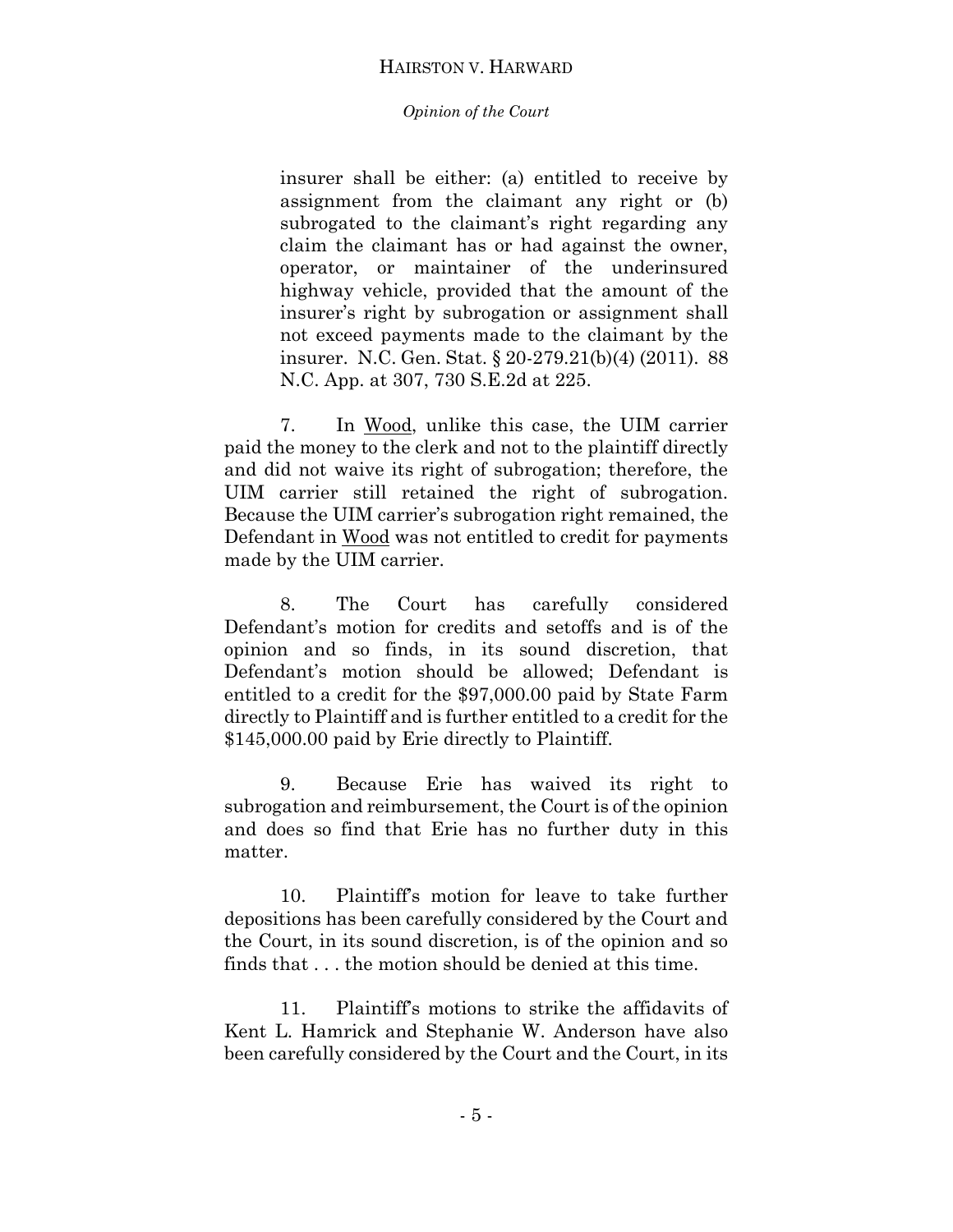*Opinion of the Court*

sound discretion, is of the opinion and so finds that the motions should be denied.

12. Counsel for Plaintiff argued that Plaintiff's UIM coverage is a collateral source and requested that the Court enter an order to that effect, but the Court is of the opinion that such is not necessary for the entry of this judgment.

The trial court then concluded:

1. This court concludes as a matter of law that the UIM carrier, Erie, has waived its right of subrogation, waived any right to reimbursement and paid the \$145,000.00 it owed directly to the Plaintiff. Therefore, since no subrogation rights remain, the Defendant Harward is entitled to credit for the \$145,000.00 payment made by the UIM carrier. To find otherwise would create a double recovery for the plaintiff which is disfavored by the common law of North Carolina.

2. Defendant Harward is also entitled to a credit for the \$97,000.00 paid directly to Plaintiff by State Farm.

3. Because Erie has waived its rights of subrogation and reimbursement, it has no further duty in this matter.

4. Plaintiff's motion for leave to take postverdict depositions is addressed to the discretion of the Court and the Court concludes that the motion is not supported by sufficient facts to be allowed.

5. Plaintiffs have not presented the Court with sufficient facts why the affidavits of Kent L. Hamrick and Stephanie W. Anderson should not be considered.

6. The Court makes no ruling on whether Plaintiff's UIM coverage is a collateral source as such issue would be more properly addressed by the Appellate Courts.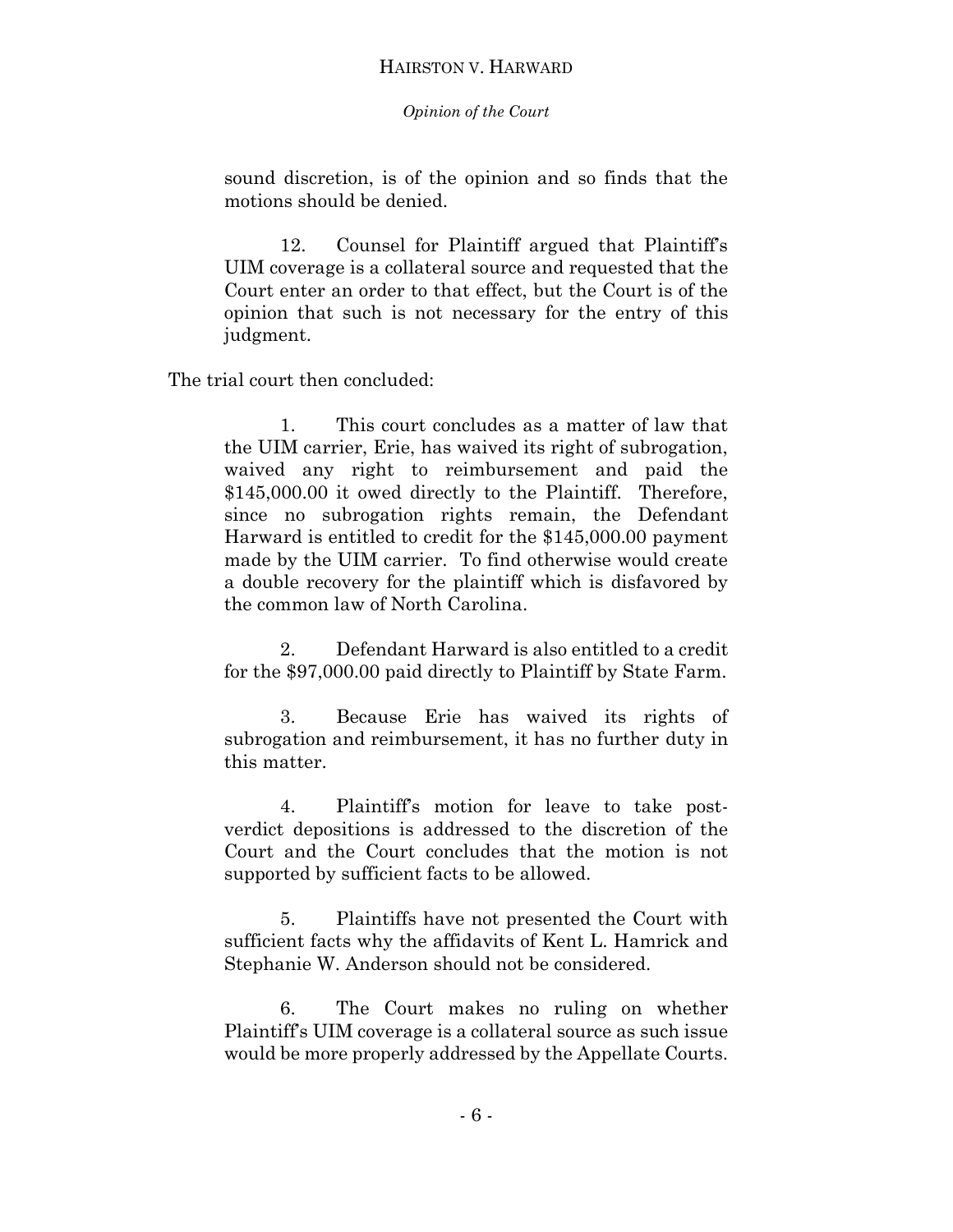## *Opinion of the Court*

The trial court then ordered:

1. Defendant Harward's motion for credits and setoffs is allowed;

2. Plaintiff shall have and recover from Defendant Harward the sum of \$46,527.12<sup>1</sup> with postjudgment interest on said sum at the daily rate of \$10.1977 from the date of the entry of this judgment until paid; In light of this Court's order of October 16, 2014, Plaintiff shall not be entitled to recover any pre-judgment interest on said sum;

3. Because Erie has waived its right to subrogation and reimbursement, it has no further duty in this matter;

4. All parties, named and unnamed, shall bear their own court costs, expenses and attorney's fees;

5. Plaintiff's motions to strike the affidavits of Kent L. Hamrick and Stephanie W. Anderson are, in the Court's discretion, denied.

6. Plaintiff's motion to take post-verdict depositions in the Court's discretion, denied at this time[.]

Plaintiff timely appealed to this Court.

 $\overline{a}$ 

## Discussion

<sup>&</sup>lt;sup>1</sup> We have been unable to determine, based on the record on appeal, precisely how the trial court reached this sum as the remaining amount plaintiff could recover from defendant Harward after all credits and setoffs were allowed. Defendant Harward paid plaintiff \$46,669.92 in December 2015. Based on our math, it appears that plaintiff ultimately recovered more than \$321,000.00 -- on a \$263,000.00 jury verdict -- from multiple insurance companies and defendants. We realize that interest on the judgment would have increased the amount owed. But since no one has disputed the mathematical calculations on appeal -- other than regarding whether the \$145,000 payment from unnamed defendant Erie should have been credited against the judgment -- we leave the trial court's calculations undisturbed.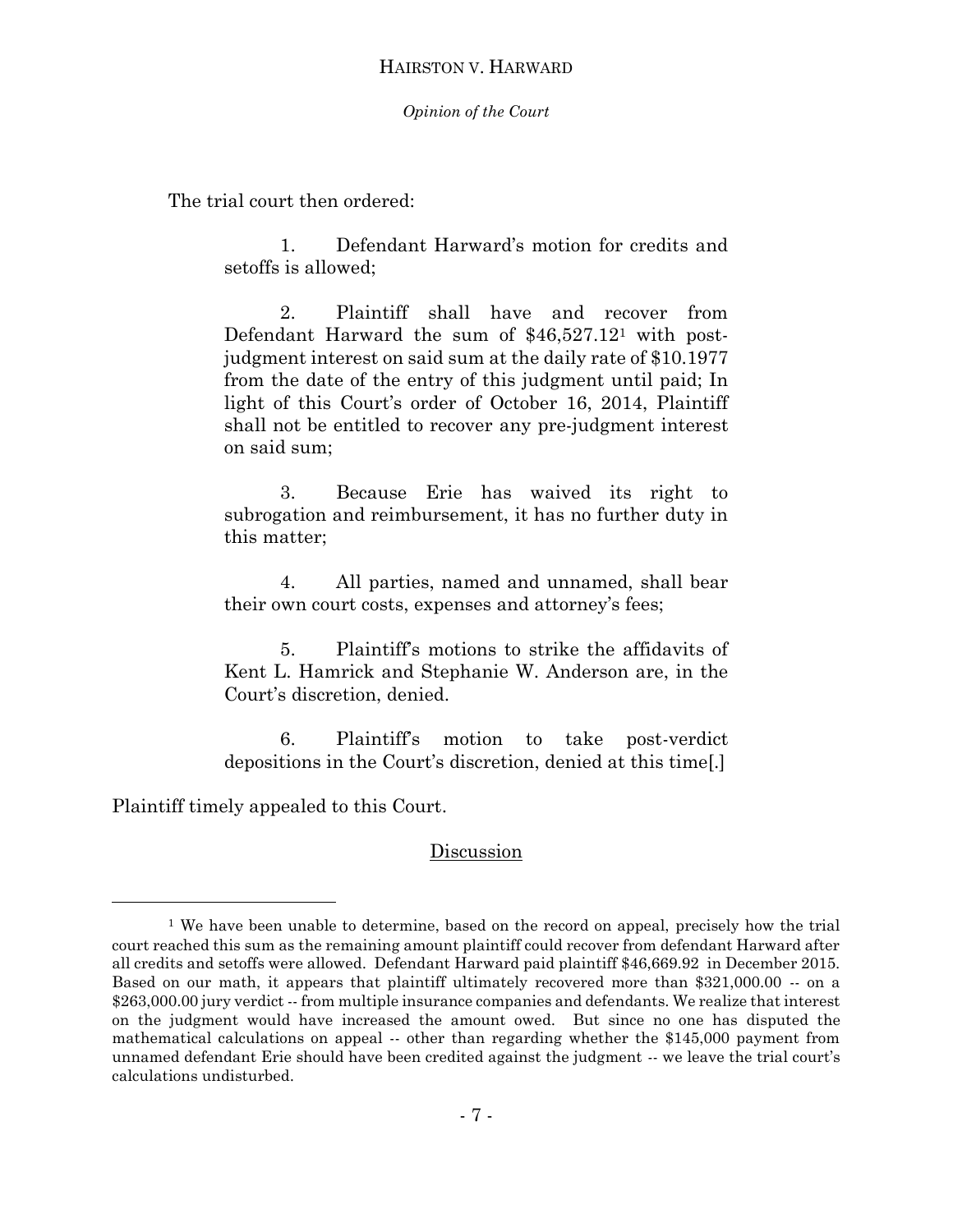## *Opinion of the Court*

Plaintiff raises two issues on appeal: first, whether the trial court erred when it allowed defendant Harward to receive credit against the tort judgment for the money plaintiff received from his UIM provider, Erie; and second, whether the trial court abused its discretion when it denied plaintiff's motion for leave to take postverdict depositions of defendant Erie and State Farm personnel. We find no error and no abuse of discretion with the trial court's judgment.

I. Defendant Harward's Credit for UIM Compensation Received

Plaintiff first argues that "the trial court erred when it credited the tort judgment against [defendant] Harward with the money plaintiff received in contract from plaintiff's insurance carrier [UIM coverage]." (All caps and underlined in original). The trial court concluded in the present case that "since no subrogation rights remain, the Defendant Harward is entitled to credit for the \$145,000.00 payment made by the UIM carrier [unnamed defendant Erie]."

> When we review an order from a non-jury trial, we are strictly limited to determining whether the trial judge's underlying findings of fact are supported by competent evidence, in which event they are conclusively binding on appeal, and whether those factual findings in turn support the judge's ultimate conclusions of law. Conclusions of law drawn by the trial court from its findings of fact are reviewable de novo on appeal.

*Holloway v. Holloway*, 221 N.C. App. 156, 164, 726 S.E.2d 198, 204 (2012) (citations and quotation marks omitted).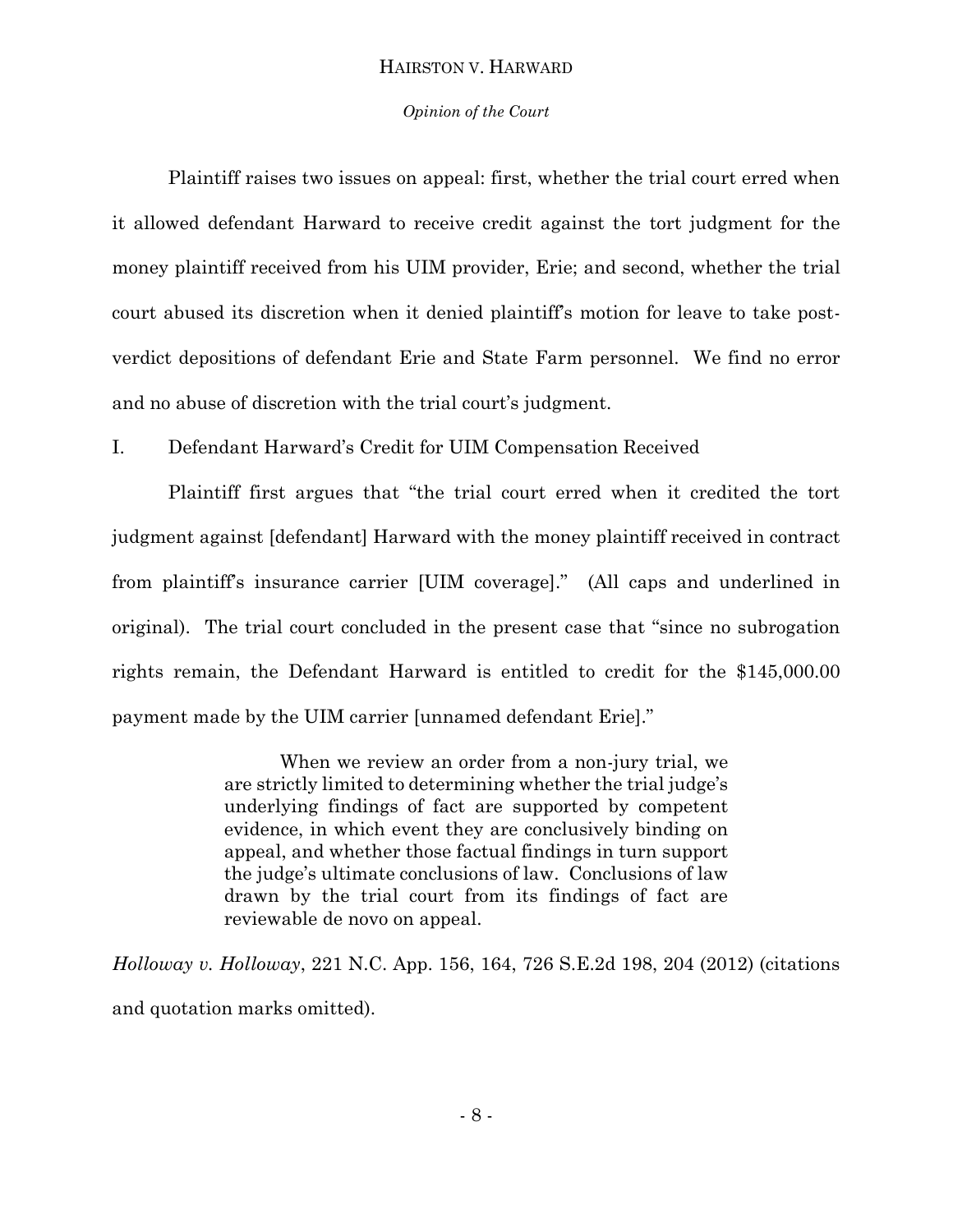#### *Opinion of the Court*

Plaintiff's brief begins with a discussion of the collateral source rule, and plaintiff argues that UIM benefits are a collateral source, so defendant Harward cannot reduce his tort liability for those benefits received from plaintiff's provider, unnamed defendant Erie.

> The purpose of the collateral source rule is *to exclude evidence of payments made to the plaintiff by sources other than the defendant when this evidence is offered for the purpose of diminishing the defendant tortfeasor's liability to the injured plaintiff.* The policy behind the rule is to prevent a tortfeasor from reducing his own liability for damages by the amount of compensation the injured party receives from an independent source. This rule is punitive in nature, and is intended to prevent the tortfeasor from a windfall when a portion of the plaintiff's damages have been paid by a collateral source. In this [s]tate, and many others, the collateral source rule typically is applied only in actions arising under tort law.

*Wilson v. Burch Farms, Inc.*, 176 N.C. App. 629, 638-39, 627 S.E.2d 249, 257 (2006) (citations, quotation marks, and brackets omitted) (emphasis added). *See also Badgett v. Davis*, 104 N.C. App. 760, 764, 411 S.E.2d 200, 203 (1991) ("In summary, the collateral source rule excludes evidence of payments made to the plaintiff by sources other than the defendant when this evidence is offered for the purpose of diminishing the defendant tortfeasor's liability to the injured plaintiff."). But the collateral source rule is not relevant to the issue presented here, since there is no question regarding evidence presented at the trial. Rather, the issue before us is the proper sources of payment of the jury verdict and the allocation of the liability among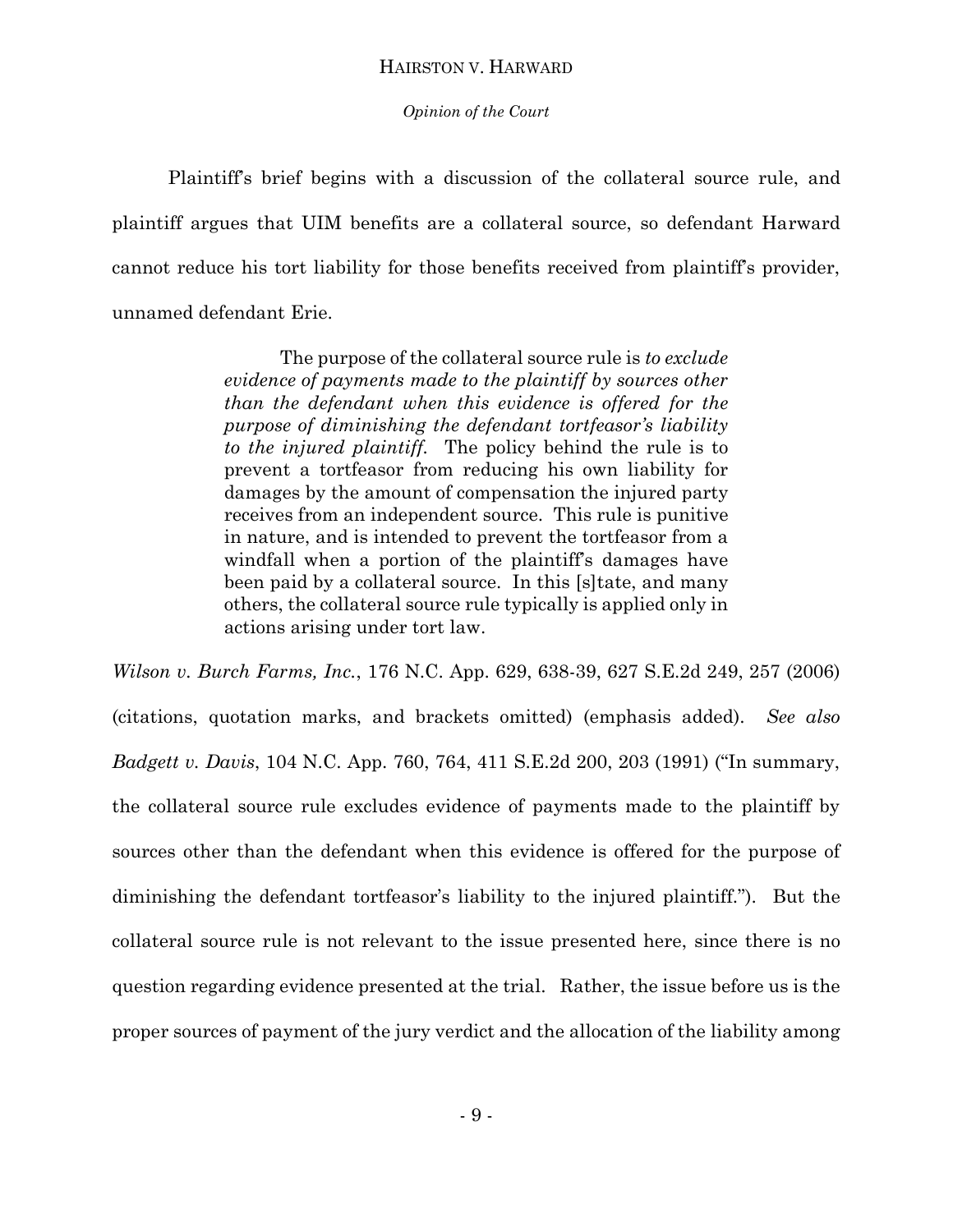#### *Opinion of the Court*

defendant Harward's liability insurer (State Farm), plaintiff's underinsured carrier (unnamed defendant Erie), and defendant Harward.

The closest case to have touched on the issue in this case appears to be *Wood v. Nunnery*, 222 N.C. App. 303, 730 S.E.2d 222 (2012) ("*Wood I*")2. In *Wood I*, this Court found that the trial court had erred when it concluded that payments the plaintiff received from the defendant's insurer (State Farm) and plaintiff's UIM provider (Firemen's) "constituted satisfaction of the judgment entered against defendant." *Id*. at 305, 730 S.E.2d at 224. This Court concluded in *Wood* that the defendant was only entitled to a credit against the judgment for the amount paid by State Farm, the defendant's insurer, but not for the amount paid by Firemen's, plaintiff's UIM carrier. *Id*. at 308, 730 S.E.2d at 225-26. In so concluding, this Court noted the reason defendant could not receive a credit for Firemen's payment was Firemen's still had a statutory right of subrogation:

> Since Firemen's paid \$202,627.58 into the office of the Clerk of Court for Forsyth County, and not to plaintiff directly, there would have been no "assignment" or subrogation receipt executed by plaintiff to Firemen's. However, under subsection (b) of [N.C. Gen. Stat. § 20- 279.21 (2011)], Firemen's would be subrogated to plaintiff's right against defendant to the extent of its payment (\$202,627.58). Because of this statutory right of subrogation, defendant cannot be entitled to a credit

 $\overline{a}$ 

<sup>2</sup> This Court issued a subsequent unpublished decision after *Wood I* was remanded to the trial court. *See Wood v. Nunnery*, 232 N.C. App. 523, 757 S.E.2d 526, 2014 WL 640884, 2014 N.C. App. Lexis 219 (2014) (unpublished) ("*Wood II*"). The North Carolina Supreme Court had the opportunity to review *Wood II*, but instead found discretionary review was improvidently allowed. *Wood v. Nunnery*, 368 N.C. 30, 771 S.E.2d 762 (2015) (*per curiam*).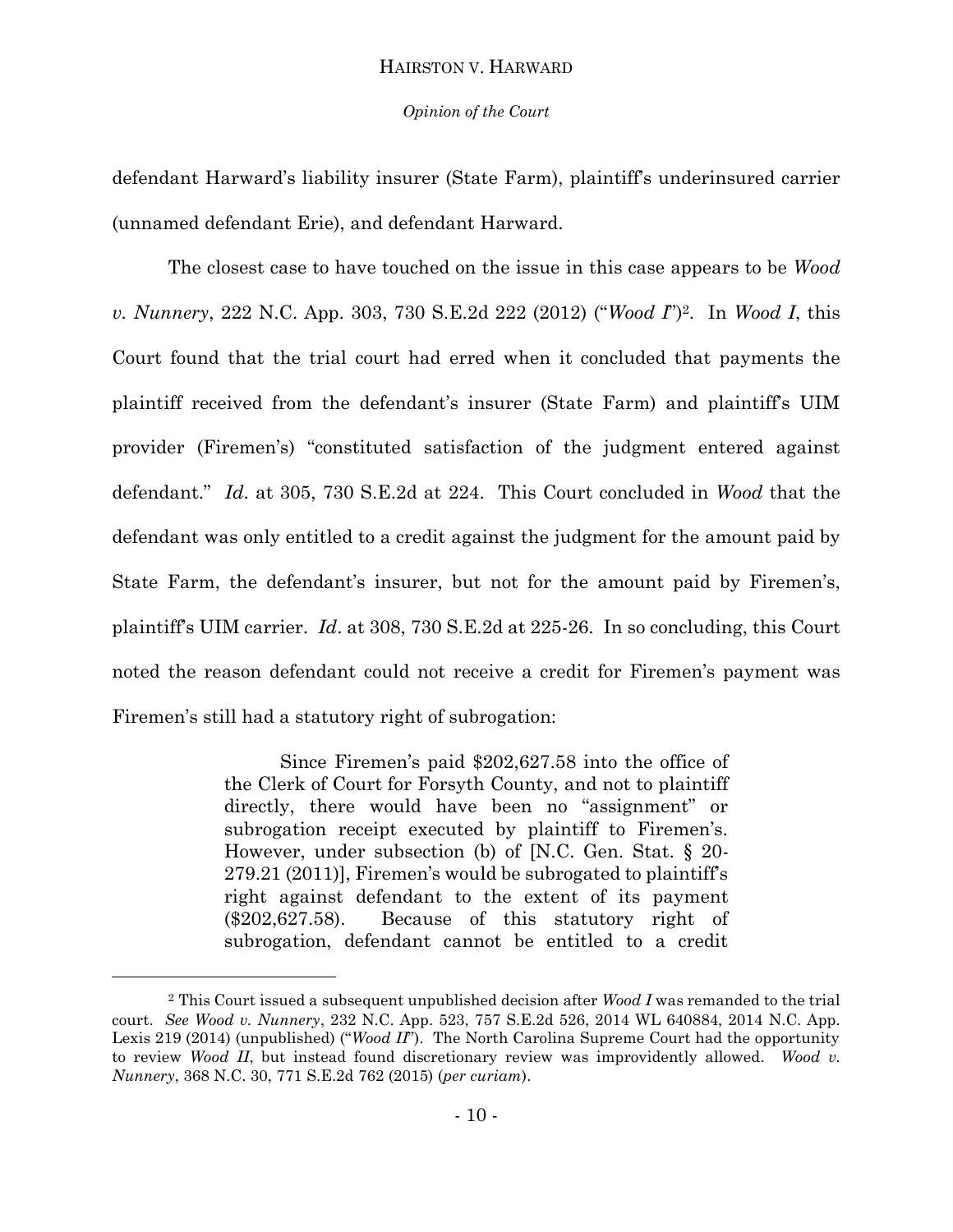*Opinion of the Court*

against the judgment for payments made by Firemen's as a UIM carrier. Since no party has raised the issue of whether Firemen's is estopped from seeking subrogation from defendant by adopting defendant's brief, we do not address that issue.

*Id*. at 307, 730 S.E.2d at 225.

Here, unnamed defendant Erie waived its right to subrogation in the settlement agreement with plaintiff, so the same argument would not apply. Unlike Firemen's in *Wood I*, unnamed defendant Erie is no longer a party and no longer has a right to subrogation, so the amount is final and will not change in the future. The issue of whether UIM coverage should be credited against payments made on a tort judgment when subrogation and the right of reimbursement have been waived is an issue this Court has not explicitly addressed. But based on this Court's decision in *Wood I* and other prior decisions, we hold that the trial court did not err in this case when it allowed defendant Harward to credit unnamed defendant Erie's UIM payment towards the tort judgment amount.

Additional case law indicates that subrogation may be relevant to the payment of a judgment, as opposed to the evidence the jury can consider, because factoring in subrogation at that stage helps prevent a windfall profit. For example, in *Baity v. Brewer*, 122 N.C. App. 645, 646-47, 470 S.E.2d 836, 837-38 (1996), this Court found that the trial court erred when it denied a defendant -- defendant Poole -- credit for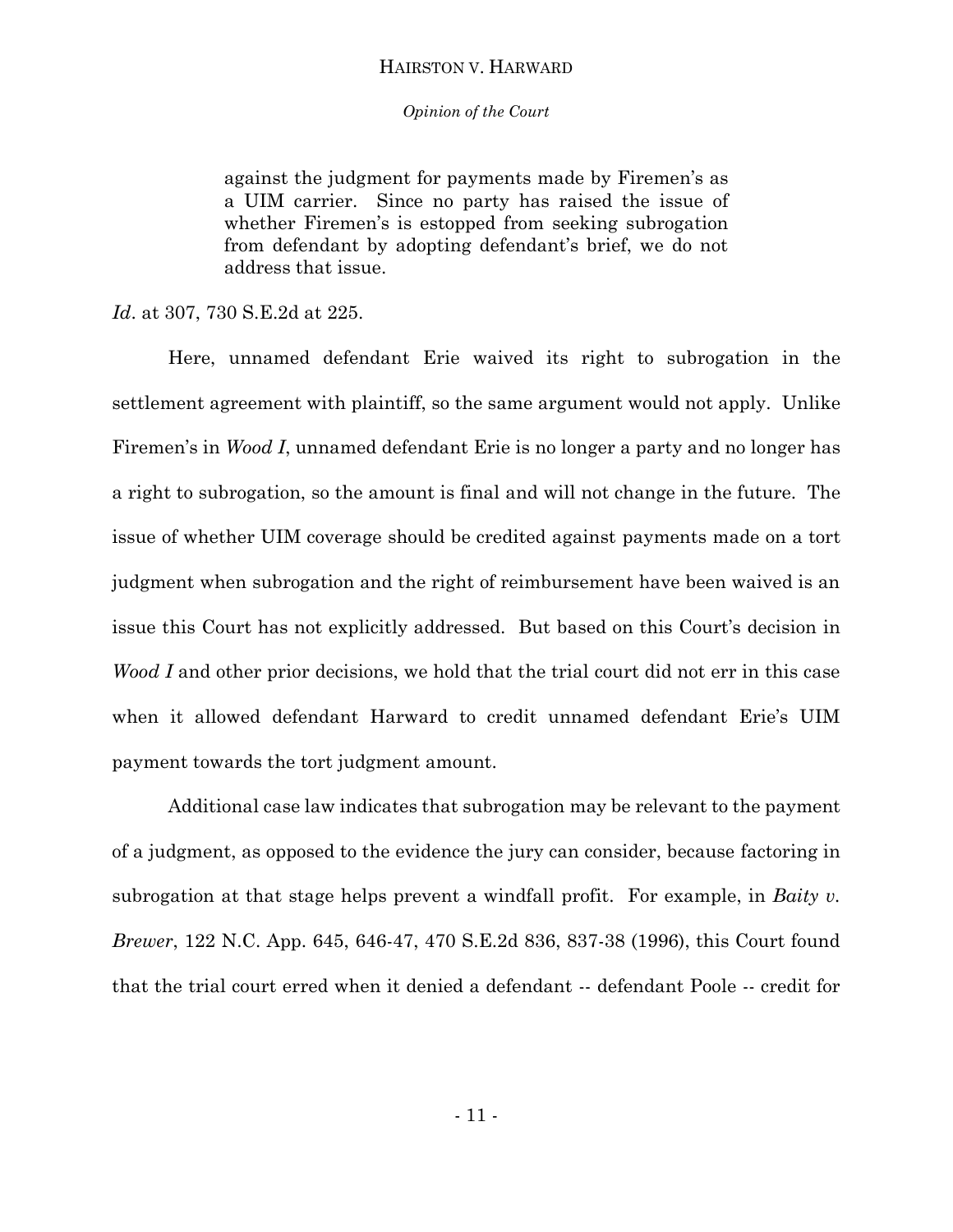*Opinion of the Court*

the settlement payment the plaintiff received from another defendant, defendant

Brewer. This Court explained:

Defendant Poole based her motion for credit not on any right of contribution under Chapter 1B but on the commonlaw principle that a plaintiff should not be permitted a double recovery for a single injury.

In *Holland v. Southern Public Utilities Co.*, 208 N.C. 289, 180 S.E. 592 (1935), our Supreme Court stated that "any amount paid by anybody, whether they be joint tortfeasors or otherwise, for and on account of any injury or damage should be held for a credit on the total recovery in any action for the same injury or damage." *Id*. at 292, 180 S.E. at 593-94. . . . The rule in *Holland* is directly on point here and mandates reversal of the portion of the trial court's judgment denying Poole a credit.

*Baity*, 122 N.C. App. at 647, 470 S.E.2d at 837-38.

The amicus briefs and the parties have addressed public policy arguments at some length, including plaintiff's argument that if this Court finds the trial court's order was correct and its reasoning was allowed to remain, "it would foster collusion between liability and UIM carriers to reach secret waivers of subrogation forcing more cases to trial and depriving a plaintiff of his right to arbitrate under his UIM policy which is contingent of the offer of policy limits by the liability carrier." Plaintiff may or may not be right, but this Court is not at liberty to change the law. These same public policy arguments were raised in *Wood II*'s appeal to the Supreme Court, and rather than address them further, the Court dismissed the case *per curiam* by finding discretionary review was improvidently allowed. *Wood*, 368 N.C. at 30, 771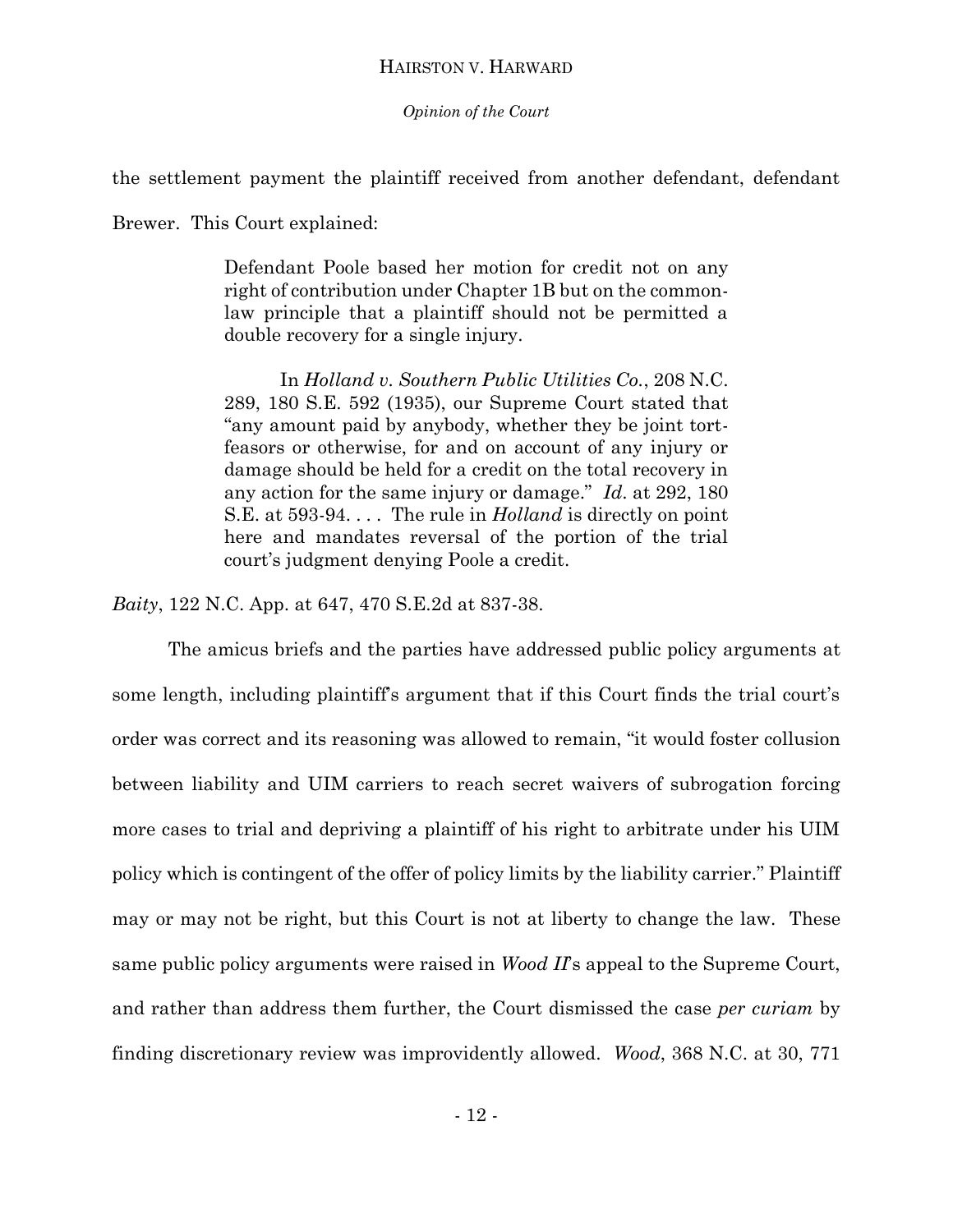#### *Opinion of the Court*

S.E.2d at 762. Thus, *Wood I* remains controlling law. And there was no secret waiver of subrogation in this case; unnamed defendant Erie's settlement agreement is in the record on appeal and referenced in several documents presented to the trial court. We hold that unnamed defendant Erie's waiver of its right to subrogation was relevant and the trial court appropriately concluded that defendant Harward could use unnamed defendant Erie's payment to plaintiff as a credit against the jury verdict judgment.

II. Denial of Plaintiff's Motion for Leave to Take Post-Verdict Depositions

Plaintiff also argues that the trial court erred when it denied plaintiff's motion to take depositions of State Farm and unnamed defendant Erie representatives. Specifically, plaintiff contends that "the trial court erred and abused its discretion when [it] refused to permit Plaintiff to take post-judgment depositions of State Farm and [unnamed defendant] Erie representatives to determine the facts and [c]ircumstances concerning the waiver of subrogation."

Plaintiff filed a motion on 29 October 2015 to strike the affidavit of unnamed defendant Erie's counsel and moved for leave of the trial court to take post-verdict depositions of "appropriate Erie and State Farm personnel and their agents to determine the facts and circumstances concerning the purported waiver of subrogation by Erie and including but not limited to whether State Farm agreed not to tender its policy limits in exchange for a waiver of subrogation by [unnamed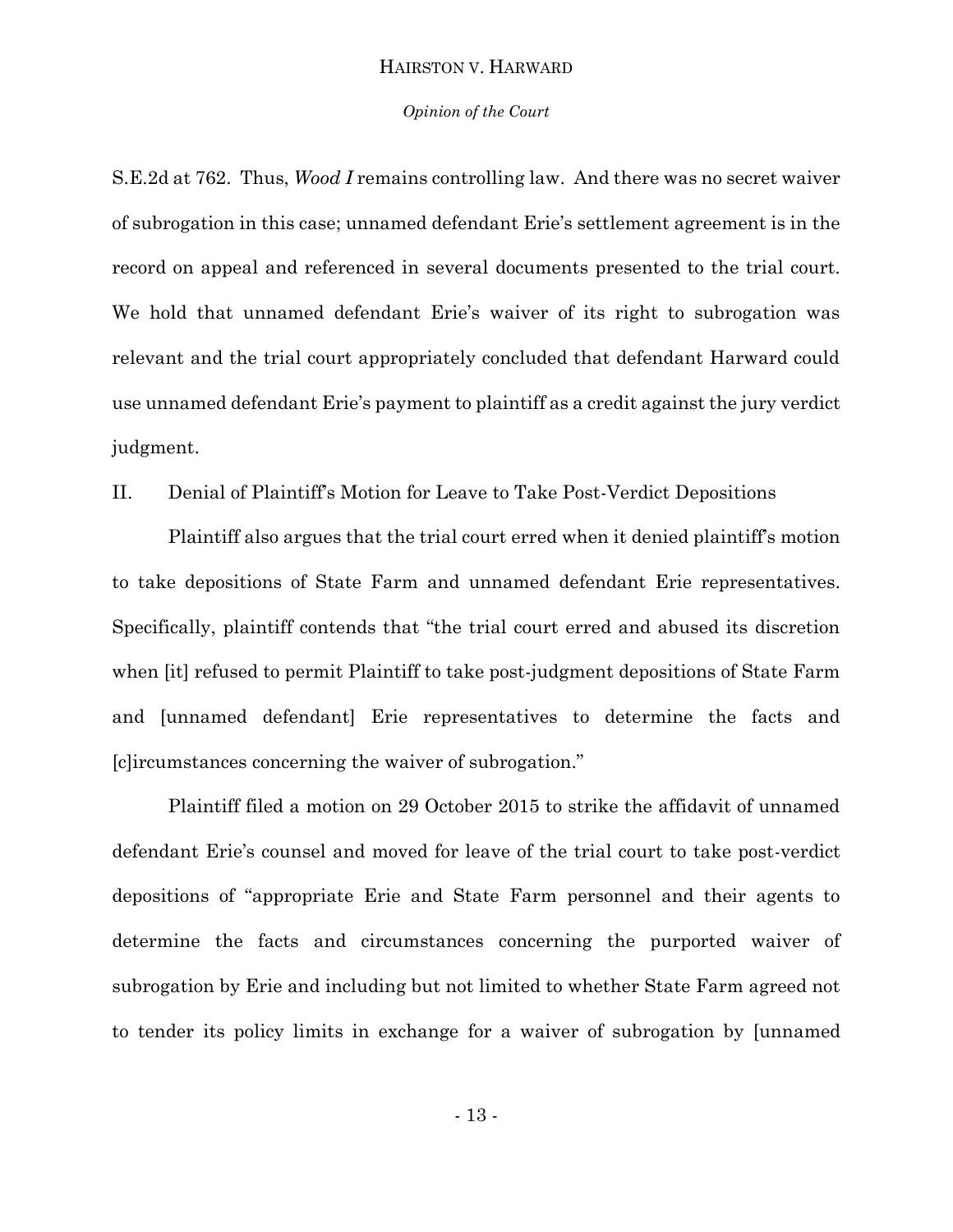#### *Opinion of the Court*

defendant Erie] . . . ." The trial court concluded that "Plaintiff's motion to take postverdict depositions is, in the Court's discretion, denied at this time[.]"

A motion to take a deposition is a discovery order, and "our review of a trial court's discovery order is quite deferential: the order will only be upset on appeal by a showing that the trial court abused its discretion." *Isom v. Bank of Am., N.A.*, 177 N.C. App. 406, 410, 628 S.E.2d 458, 461 (2006). "The abuse of discretion standard is intended to give great leeway to the trial court and a clear abuse of discretion must be shown." *Hill v. Hill*, 173 N.C. App. 309, 315, 622 S.E.2d 503, 508 (2005) (citation and quotation marks omitted).

Plaintiff claims that the waiver of subrogation was not disclosed until after the jury verdict in August 2014, but the waiver of subrogation was not relevant to the jury's verdict. The jury verdict simply found that plaintiff was injured by defendant Harward's negligence and set the amount of damages plaintiff could recover from defendant Harward. The waiver of subrogation was disclosed in affidavits before the trial court ruled on plaintiff's motion for post-verdict depositions. The majority of plaintiff's arguments on this issue suggest collusion and conspiracy between various insurance providers. Plaintiff once again argues that this Court should consider the public policy impact of such claims of collusion or conspiracy, but as noted above, there is no legal remedy available here. Again, many of the same arguments were raised before our Supreme Court in the *Wood II* appeal, and the Supreme Court,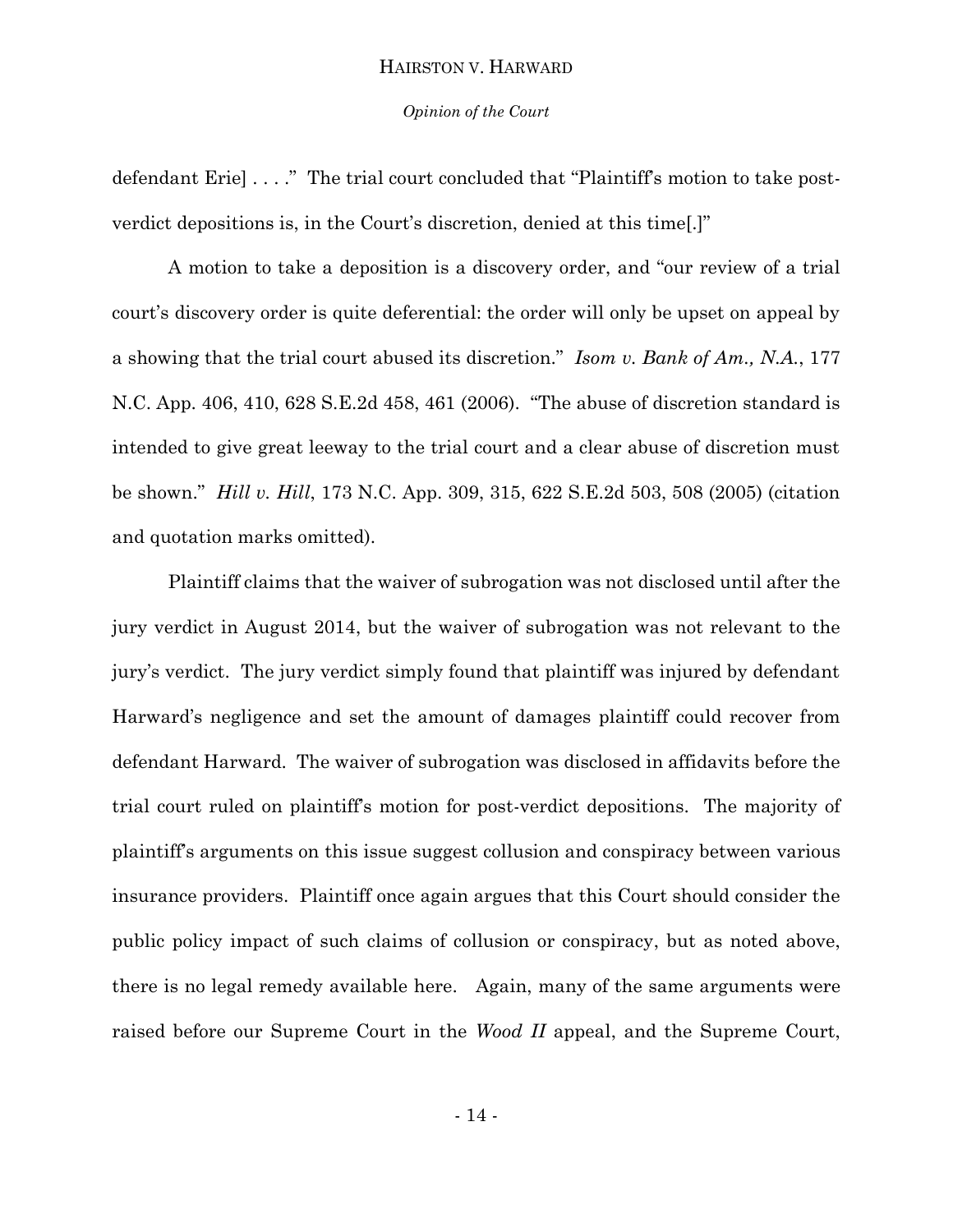## *Opinion of the Court*

issuing a *per curiam* decision, declined to address those issues further. *See Wood*, 368 N.C. at 30, 771 S.E.2d at 762. It is the role of the General Assembly to address any public policy implications for this sort of potential "collusion" between insurance companies. We therefore hold that the trial court did not abuse its discretion.

## **Conclusion**

We conclude that the trial court did not err when it allowed defendant Harward to setoff and receive a credit against the tort judgment for the \$145,000.00 payment plaintiff received from unnamed defendant Erie. We further find that the trial court did not abuse its discretion when it did not permit plaintiff to conduct depositions of defendant's insurer, State Farm, and unnamed defendant Erie's representatives.

## AFFIRMED.

Judge DAVIS concur.

Judge HUNTER, JR. dissents in separate opinion.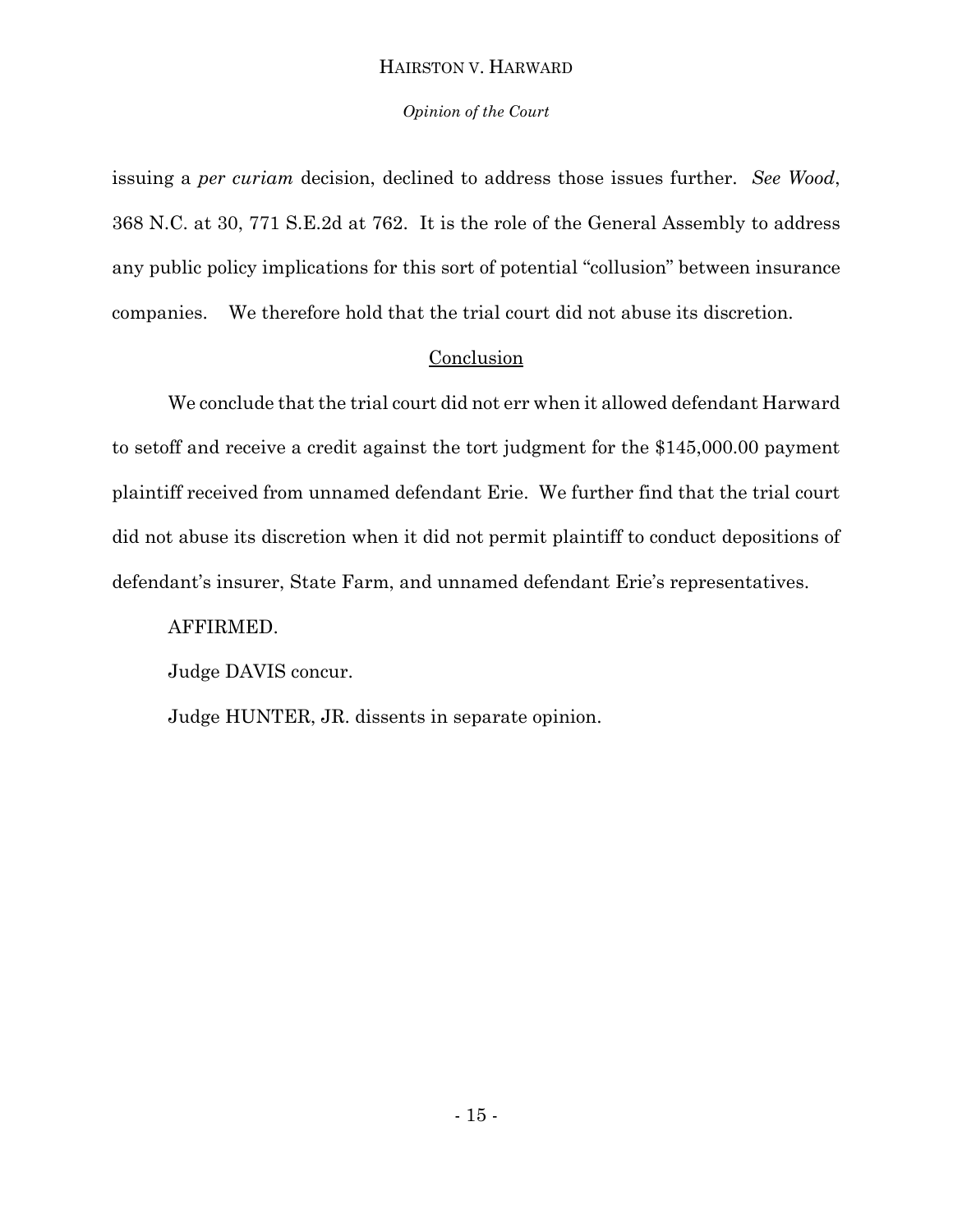HUNTER, JR., Robert N., Judge, dissenting in a separate opinion.

I respectfully dissent from the majority's holding the trial court did not err in crediting Plaintiff's judgment against Defendant with the UIM benefits Plaintiff received from unnamed Defendant Erie.

The majority concluded this Court's opinion in *Wood v. Nunnery*, 222 N.C. App. 303, 730 S.E.2d 222 (2012) is distinguishable from the instant case since unnamed Defendant Erie waived its right to subrogation. This distinction is not outcome determinative since Plaintiff's recovery in *Wood*, like the Plaintiffs' recovery in this case, is based on a jury verdict finding Defendant's negligence responsible for Plaintiff's injuries.

The language in *Wood* which the majority relies upon is *obiter dictum*:

Since Firemen's paid \$202,627.58 into the office of the Clerk of Court for Forsyth County, and not to plaintiff directly, there would have been no "assignment" or subrogation receipt executed by plaintiff to Firemen's. However, under subsection (b) of [N.C. Gen. Stat. § 20- 279.21 (2011)], Firemen's would be subrogated to plaintiff's right against defendant to the extent of its payment (\$202,627.58). Because of this statutory right of subrogation, defendant cannot be entitled to a credit against the judgment for payments made by Firemen's as a UIM carrier. Since no party has raised the issue of whether Firemen's is estopped from seeking subrogation from defendant by adopting defendant's brief, we do not address that issue.

*Id.* at 307, 730 S.E.2d at 225.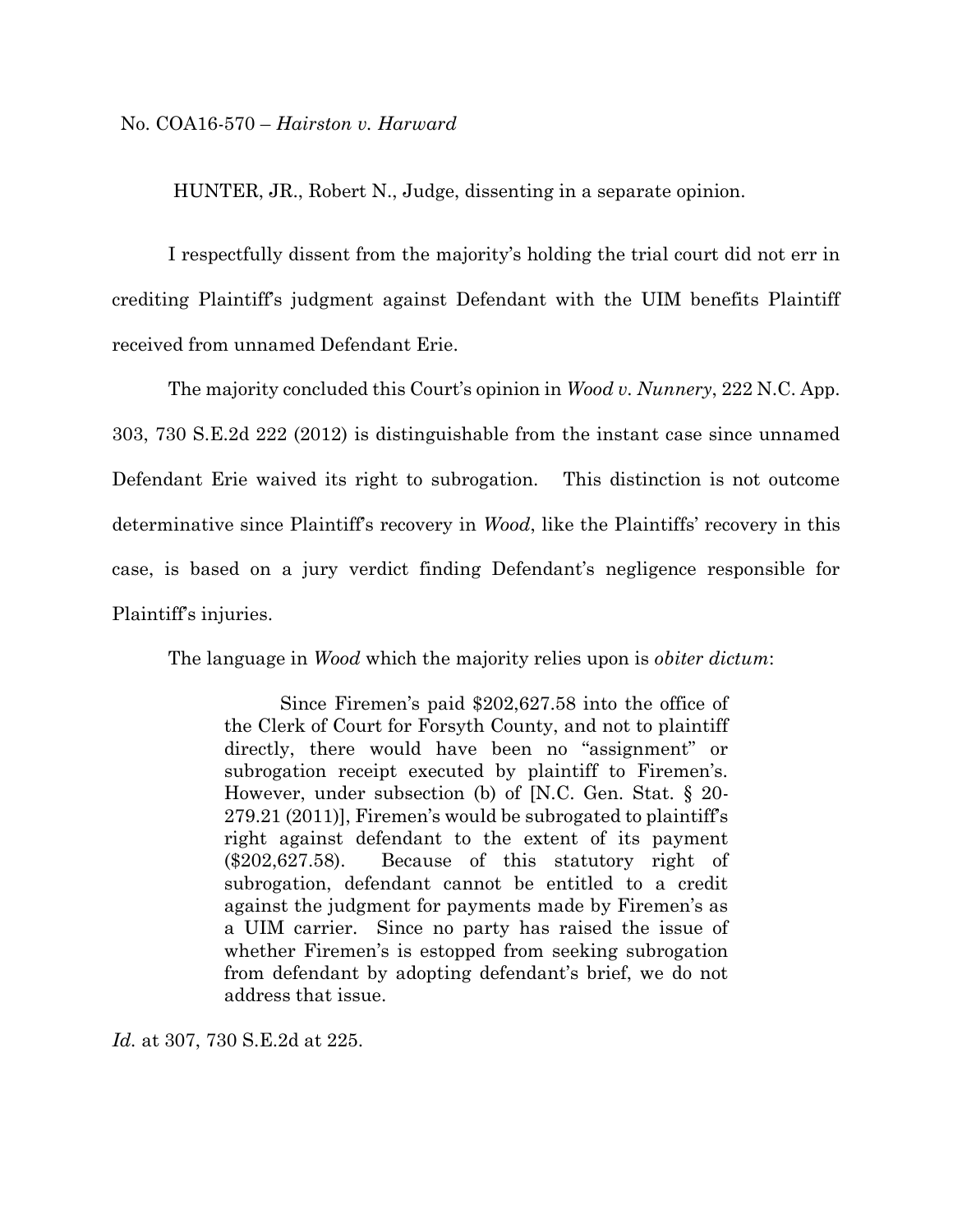*HUNTER, JR., J., dissenting in a separate opinion*

The facts in *Wood* are essentially identical to the case at bar. In *Wood* this Court recognized the trial court "conflated the concepts of the amounts owed by defendant as the tortfeasor" and the amount owed by the UIM:

> Plaintiff instituted this action against defendant, seeking monetary damages for personal injuries proximately caused by the negligence of defendant. . . . The trial court entered judgment against only defendant. This judgment was based upon defendant's negligence and was a tort recovery.

> The liability of [the UIM] is based in contract, not in tort.

*Id.* at 305-06, 730 S.E.2d at 224. Here, as in *Wood*, Defendant's tort liability is a separate entity from unnamed Defendant Erie's contractual obligation. Plaintiff contracted with unnamed Defendant Erie and purchased underinsured motorist coverage. Even though unnamed Defendant Erie is now released from its contractual liability to Plaintiff, this does not mean Defendant is released from the \$263,000.00 judgment he owes Plaintiff.<sup>3</sup>

Additionally, N.C. Gen. Stat. § 20-279.21(b)(4) pertains to UIM coverage and is part of the Financial Responsibility Act of 1953. This statute provides for UIM coverage to apply when a Defendant's liability policy is exhausted. *Id.* As the consideration for the payment of policy limits, the injured party may execute a covenant not to enforce a judgment against a tortfeasor. *Id.* The effect of this allows

l

<sup>&</sup>lt;sup>3</sup> Assume a person murders a man with a substantial life insurance policy. Under the majority's analysis, would the murderer would be entitled to a credit for the victim's life insurance proceeds?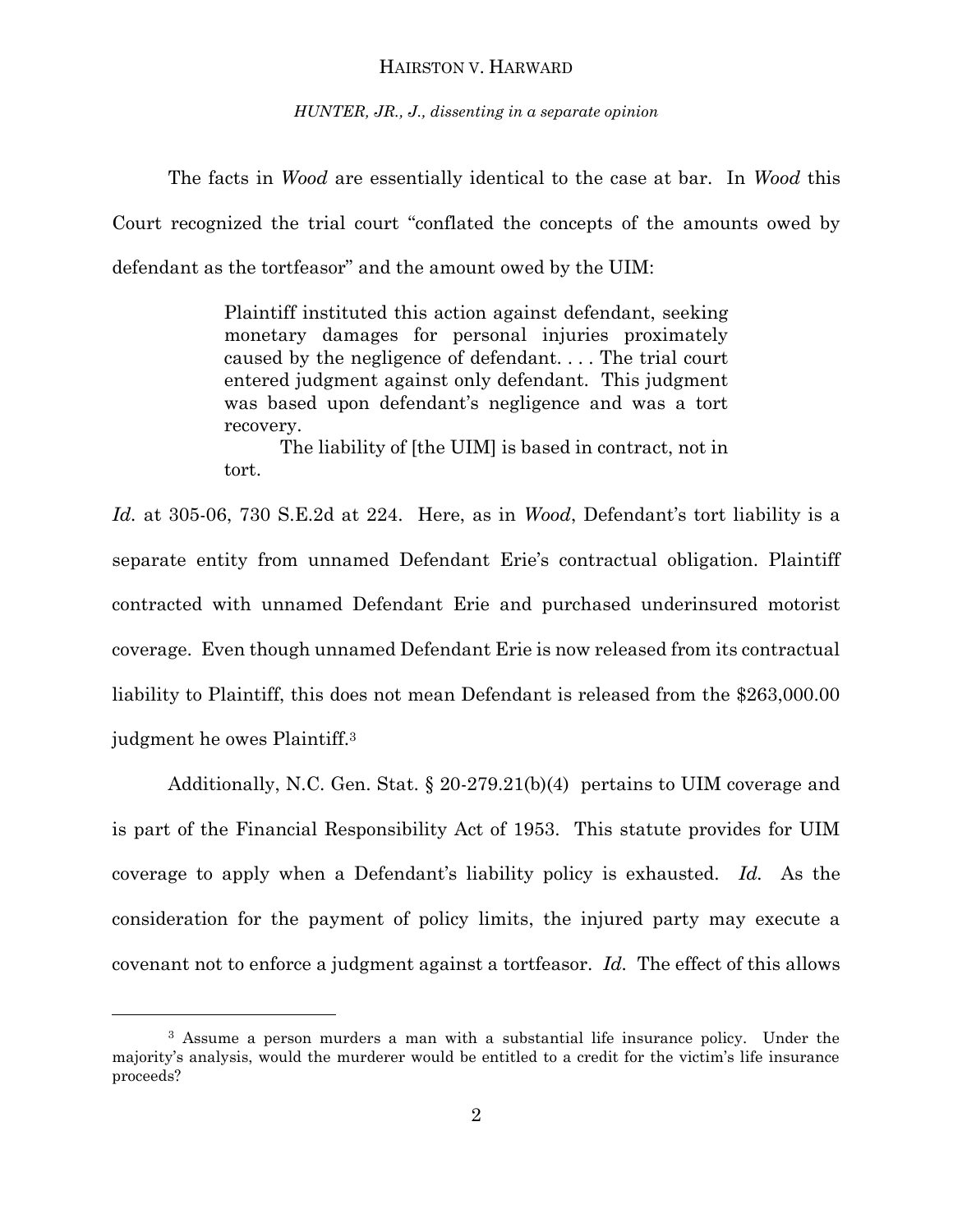*HUNTER, JR., J., dissenting in a separate opinion*

a plaintiff to proceed against separate defendants, or to proceed with claims for

benefits under the applicable UIM coverage. *Id.* 

The pertinent statutory provision provides:

As consideration for payment of policy limits by a liability insurer on behalf of the owner, operator, or maintainer of an underinsured motor vehicle, a party injured by an underinsured motor vehicle may execute a contractual covenant not to enforce against the owner, operator, or maintainer of the vehicle any judgment that exceeds the policy limits. A covenant not to enforce judgment shall not preclude the injured party from pursuing available underinsured motorist benefits, unless the terms of the covenant expressly provide otherwise, and shall not preclude an insurer providing underinsured motorist coverage from pursuing any right of subrogation.

N.C. Gen. Stat. § 20-279.21(b)(4) (2016). This statute provides no language stating that a tortfeasor is entitled to a credit from a plaintiff's UIM insurer. There is also no language stating a tortfeasor has a right to avoid the enforcement of a judgment. Rather, this statute reveals the North Carolina public policy of an injured party's right to either enforce or not enforce a judgment against a tortfeasor: when the policy limits of the tortfeasor's liability insurer have been paid, an injured party may, at his option, covenant to forego his right to enforce a judgment under the statute.

Unnamed Defendant Erie waived its statutory right of recovery. This action only affects Erie. Unnamed Defendant Erie's agreement to waive subrogation from Plaintiff does not bar Plaintiff's right to seek satisfaction of the judgment against Defendant. Nothing under N.C. Gen. Stat. § 20-279.21(b)(4) provides Plaintiff with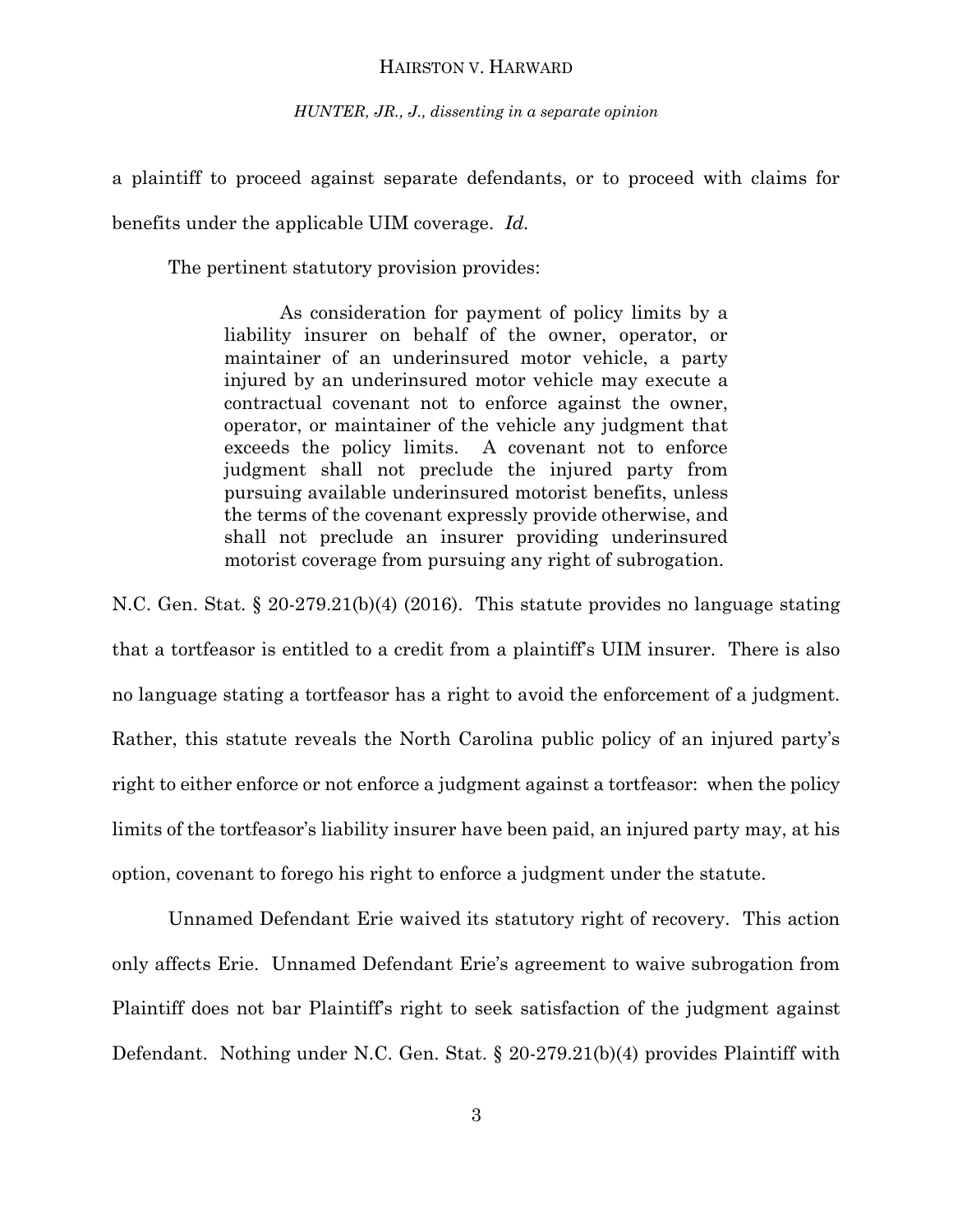#### *HUNTER, JR., J., dissenting in a separate opinion*

a "double recovery" in this case just because Erie abandoned its right to recovery. The fact Erie elected to not pursue its legal right to subrogation is immaterial to Plaintiff's right to have his judgment against Defendant satisfied by Defendant. To apply Plaintiff's UIM benefits as a credit against the judgment results in an improper windfall for Defendant.

The operative statue balances the interests of the tortfeasor, its liability insurer, the injured victim and the UIM insurer. Under N.C. Gen. Stat. § 20- 279.21(b)(4) the liability insurer must seek resolution of the claim within its policy limits. Here, the liability carrier protects its insured and is released from any obligation to participate in the defense of the injured victim's claim. At the same time, the statute also provides opportunities for the UIM to recoup the payments made to its insured. This way the statute protects UIM's interests as well as the victim's contractual rights. The UIM has the right of subrogation when it honors its contractual obligations towards its insured. It also fulfills the purpose of the UIM provision of the Financial Responsibility Act as it serves "to compensate innocent victims injured by financially irresponsible motorists." *Wilmoth v. State Farm Mut. Auto Ins. Co.*, 127 N.C. App. 260, 264, 488 S.E.2d 628, 631 (1997). If a tortfeasor receives credit for UIM payments, the statutory right of subrogation is meaningless, and this upsets the statutory balance among competing interests.